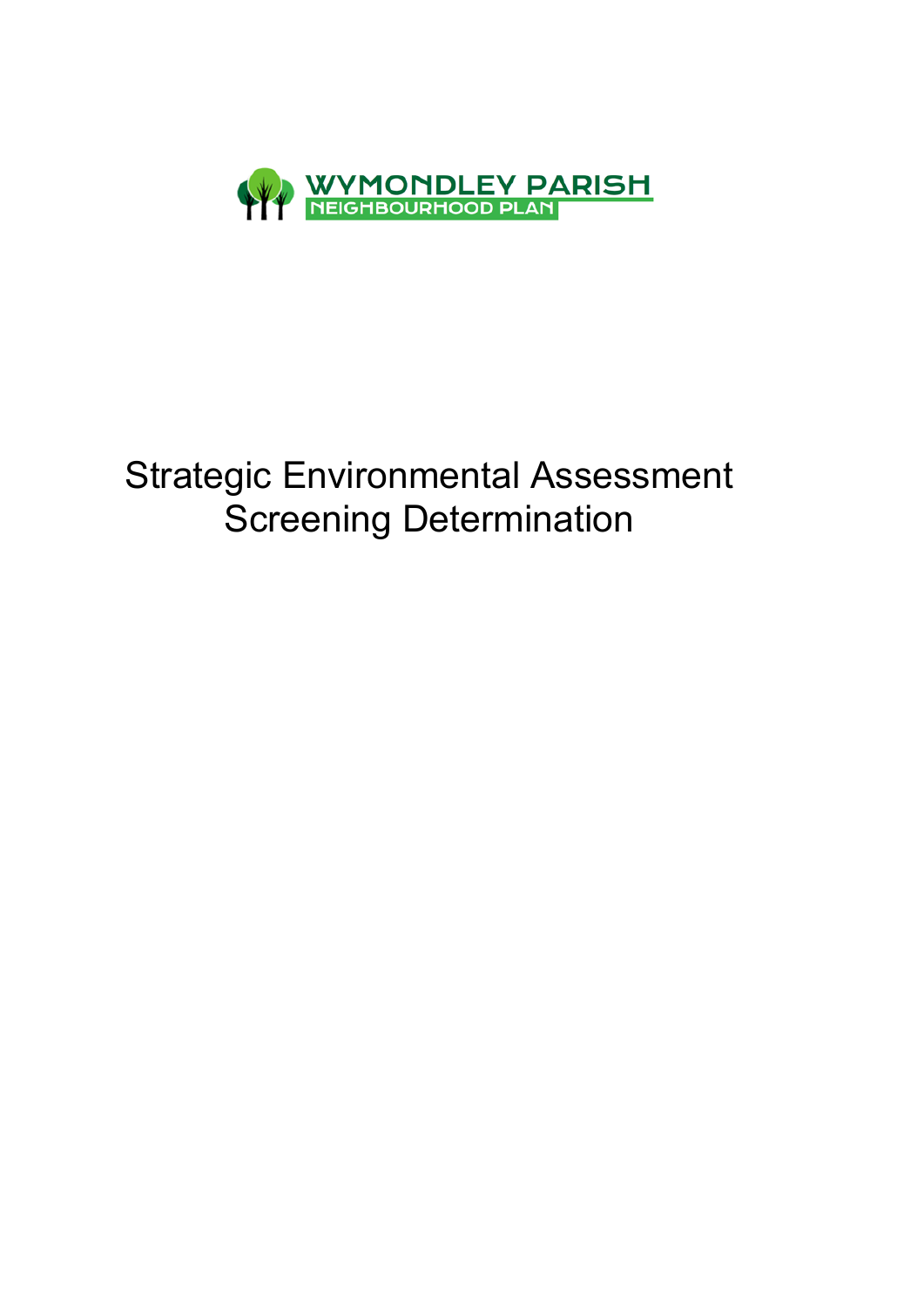### North Herts District Council Wymondley Neighbourhood Plan Screening Determination

A report by The Wymondley Parish Neighbourhood Plan Forum, drawn from the broader consultation by CAG Consultants, on behalf of the North Herts District Council

### May 2016

Revision history

| Version        | Date   | Version summary | Approvals               |  |
|----------------|--------|-----------------|-------------------------|--|
| <b>RO</b>      | 4/5/16 |                 | Principal author: WPNPF |  |
|                |        |                 | Approved by: WPC        |  |
| R <sub>1</sub> |        |                 | Approved by:            |  |
| R <sub>2</sub> |        |                 | Approved by:            |  |
| R <sub>3</sub> |        |                 | Approved by:            |  |

For direct enquiries about this report: Adrian Hawkins Chairman WPNPF 0330 900 27777 info@wymondley.org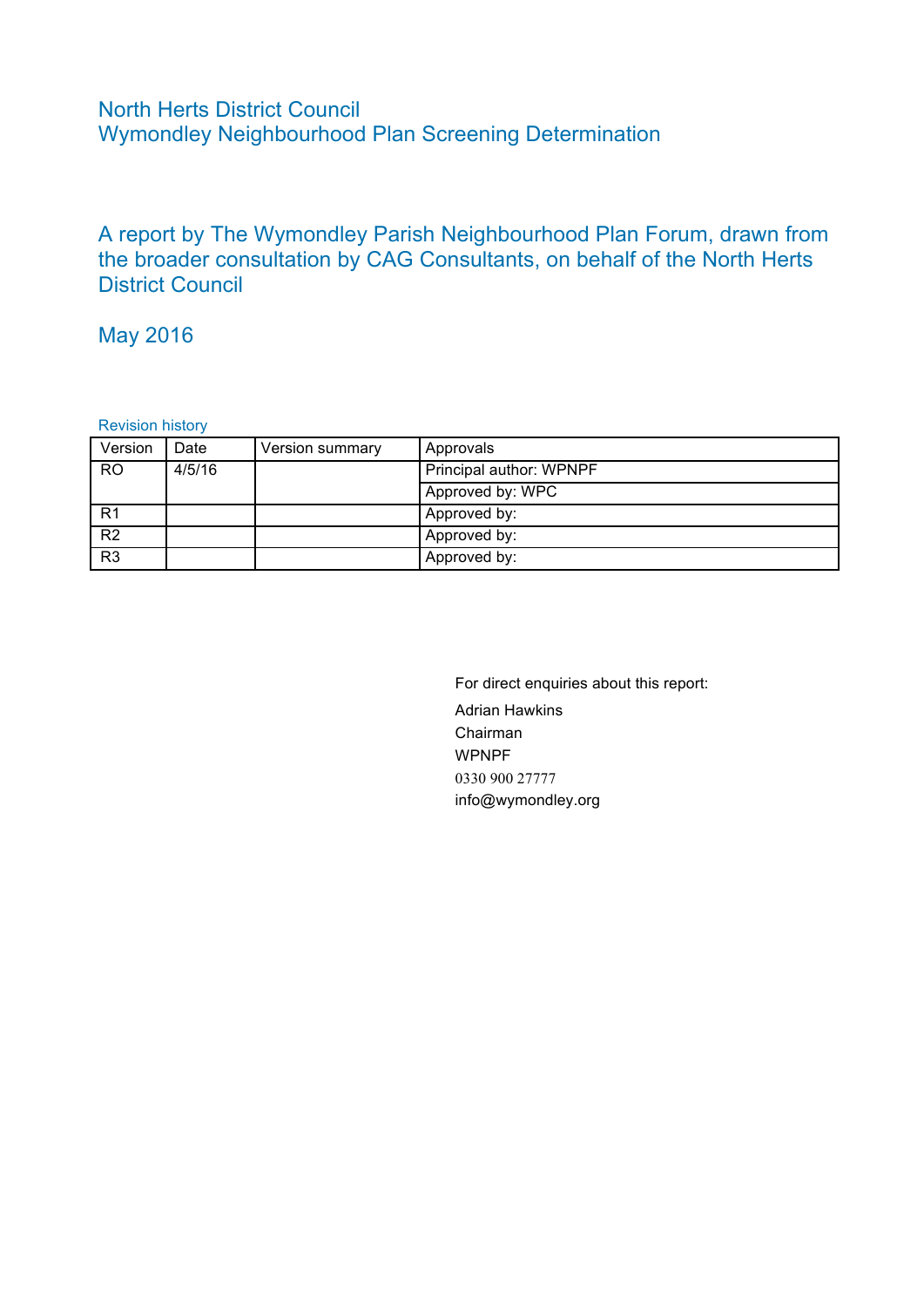# **Contents**

| 1. Introduction                                               | 2 |
|---------------------------------------------------------------|---|
| 2. Strategic Environmental Assessment context                 | 2 |
| 3. Neighbourhood Plans and Strategic Environmental Assessment | 2 |
| 4. Wymondley Neighbourhood Plan                               | 3 |
| 5. Screening assessment                                       | 4 |
| 6. Screening determination                                    | 6 |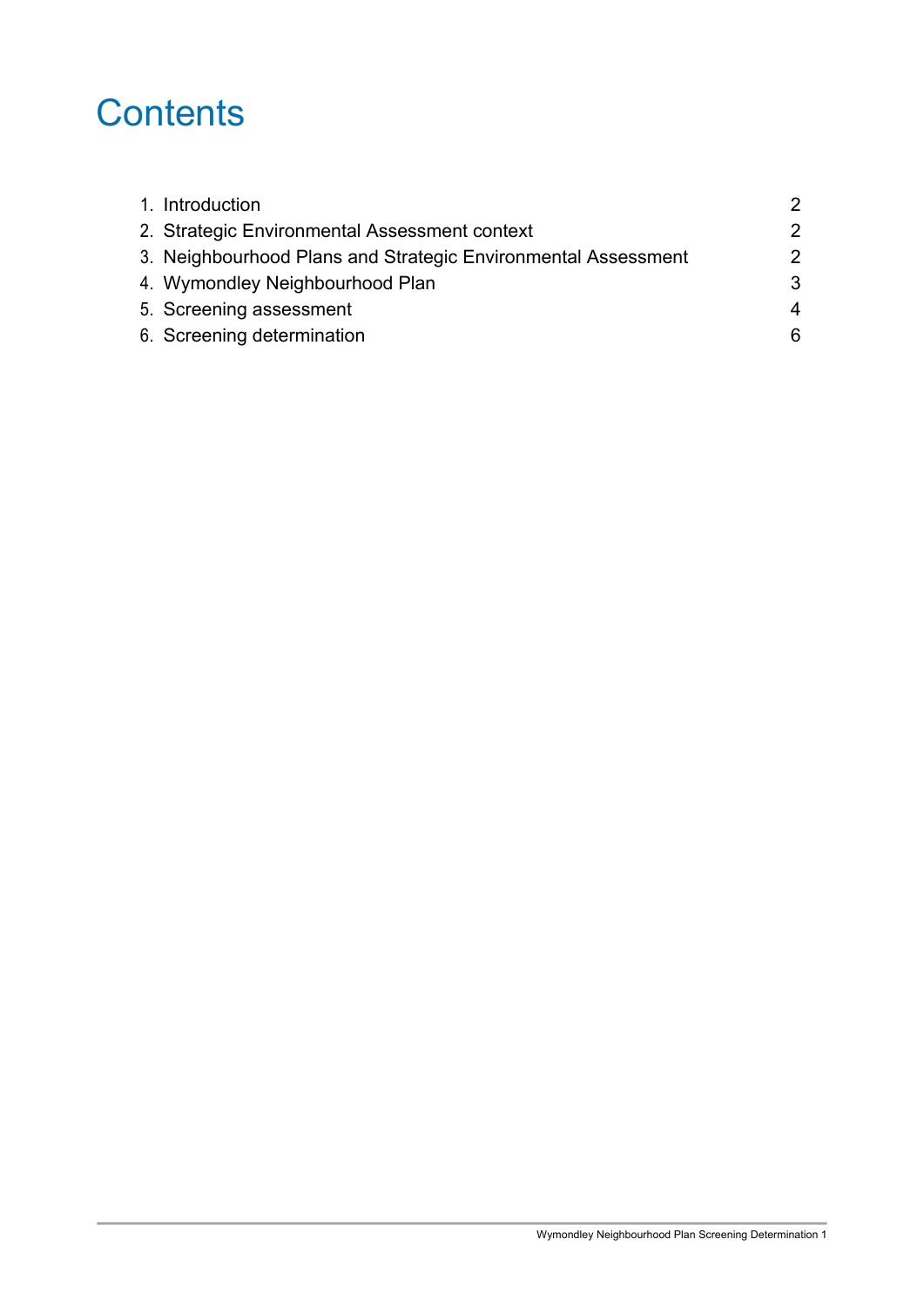# 1. Introduction

This report sets out a draft Screening Determination for the Wymondley Neighbourhood Plan and has been prepared by The Wymondley Parish Neighbourhood Plan Forum on behalf of the North Hertfordshire District Council. The purpose of the screening is to assess if the Neighbourhood Plan will require a Strategic Environmental Assessment (SEA). More detail is given in the following sections on SEA and Neighbourhood Plans and the Wymondley Neighbourhood Plan specifically.

The assessment of the Wymondley Neighbourhood Plan and the Draft Determination is included in sections 5 and 6.

# 2. Strategic Environmental Assessment context

European Union Directive 200142/EC requires a Strategic Environmental Assessment to be undertaken for certain types of plans or programmes that could have significant environmental effects. The Directive has been transposed into law for England and Wales in the Environmental Assessment of Plans and Programmes Regulations 2004 (the Regulations).

Under the Regulations, the responsible body is required to determine whether a plan covered by the Regulations is likely to have significant environmental effects, and therefore whether a SEA is required. This process is called screening, and is undertaken using a specified set of criteria (set out in Schedule 1 of the Regulations). The Regulations require that the results of this process are set out in an SEA Screening Determination (this document), which must be publicly available.

Before the responsible body makes a formal determination, there is a requirement to consult three statutory consultation bodies designated in the regulations (Historic England, the Environment Agency & Natural England) on whether an environmental assessment is required. This draft document has been produced to facilitate that consultation.

# 3. Neighbourhood Plans and Strategic Environmental Assessment

Planning Practice Guidance states<sup>1</sup> that "to decide whether a draft neighbourhood plan might have *significant environmental effects, it must be assessed (screened) at an early stage of the plan's preparation according to the requirements set out in regulation 9 of the Environmental Assessment of Plans and Programmes Regulations 2004"* .

The Guidance also suggests that *the "The local planning authority, as part of its duty to advise or assist, should consider putting in place processes to determine whether the proposed neighbourhood plan will require a strategic environmental assessment*<sup>2</sup> *."* In this case North Hertfordshire District Council (NHDC) is providing assistance by undertaking the screening determination.

The Guidance notes particular circumstances which may require a SEA $^3\!$ :

*" A strategic environmental assessment may be required, for example, where:*

• *a neighbourhood plan allocates sites for development*

Paragraph: 028 Reference ID: 11-028-20150209

 $rac{2}{3}$  ibid

<sup>3</sup> Paragraph: 046 Reference ID: 11-046-20150209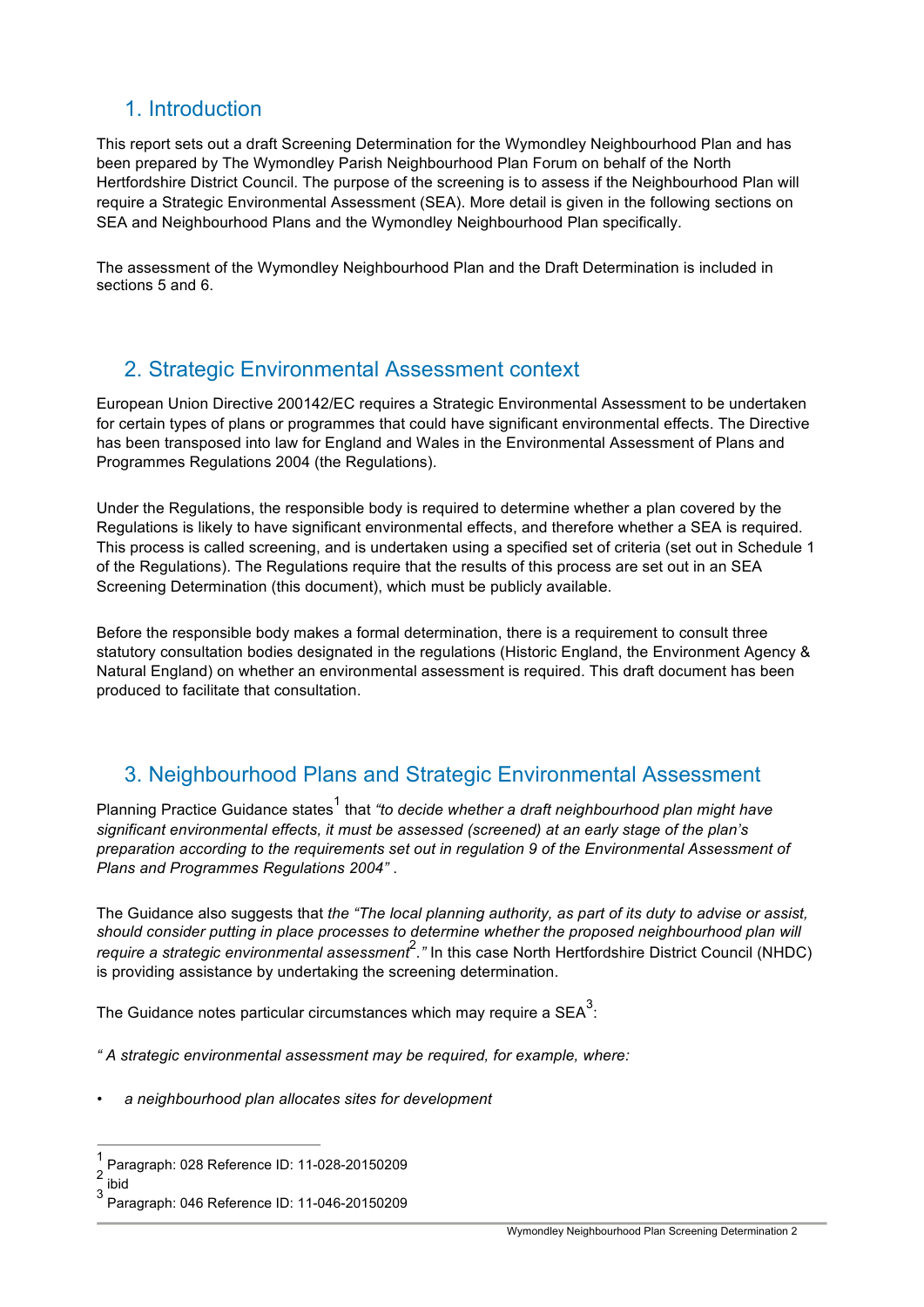- *the neighbourhood area contains sensitive natural or heritage assets that may be affected by the proposals in the plan*
- *the neighbourhood plan is likely to have significant environmental effects that have not already been considered and dealt with through a sustainability appraisal of the Local Plan".*

The Determination has taken account of the Guidance in reaching its conclusions, and it notes that the particular circumstances described above are encompassed by the criteria outlined in Schedule 1 of the Regulations.

# 4. Wymondley Neighbourhood Plan

Wymondley is essentially a small rural parish to the east of Hitchin, created in 1937 by merging the two former parishes of Great and Little Wymondley (which, contrary to its name, has since the mid-1850's had the greater population). Great Wymondley is situated approximately 1/2 mile to the north, and is substantially smaller.

The Parish includes the hamlets of Titmore Green, Redcoats Green and Todds Green and the surrounding rural area - stretching from the edges of Hitchin in the north, to the edges of Stevenage in the south. (The Wymondley Parish Map below refers.) Titmore Green is a farming community and Todds Green is a cluster of houses separated from Stevenage by the A1 (M), and from the Wymondley villages by the Wymondley Bypass (A 602). The East Coast Main Line railway also cuts through the Parish. (Further information on transport links is contained in Section 10.)

The Parish is set in a historic rolling, agricultural landscape which is predominantly arable, with pockets of horse (and other) grazing near its settlements. Its historic settlement pattern is one of settlements and farms. The various enclosed field patterns tell their own tale of differing cultivation methods throughout the centuries. It is populated with a good variety of native species in small woodland copses and hedgerows, (which maintain the more enclosed historic character of the area); and characterised by expansive, open views of the countryside from its settlements – which create a sense of space and openness. There are spring-fed ponds at Wymondley Priory.

Winding country lanes edged by tall hedgerows (and some high hedge banks) abound; and the Parish is also crossed by a network of footpaths, some of Roman origin – which mainly connect urban areas and smaller settlements. These include two long-distance paths – namely the Hertfordshire Way and Gypsy Lane. These would be vulnerable to inappropriate or unsympathetic development, a fact which was recognised when the A602 was designed to allow continuity of rights of way where footpaths have been crossed by the road. (More detail on footpaths is given in Sections 9 and 10 on Green Infrastructure and Spaces and Transport Links.)

See Annex 1 for Neighbourhood Plan Area

The Plan is the result of consultation within the community through questionnaires and informal open consultation events. It has also involved liaison with statutory bodies such as Historic England and Natural England and dialogue between the NHDC and the wider community, either through direct communication or through the Wymondley Neighbourhood Plan dedicated web site and Facebook pages.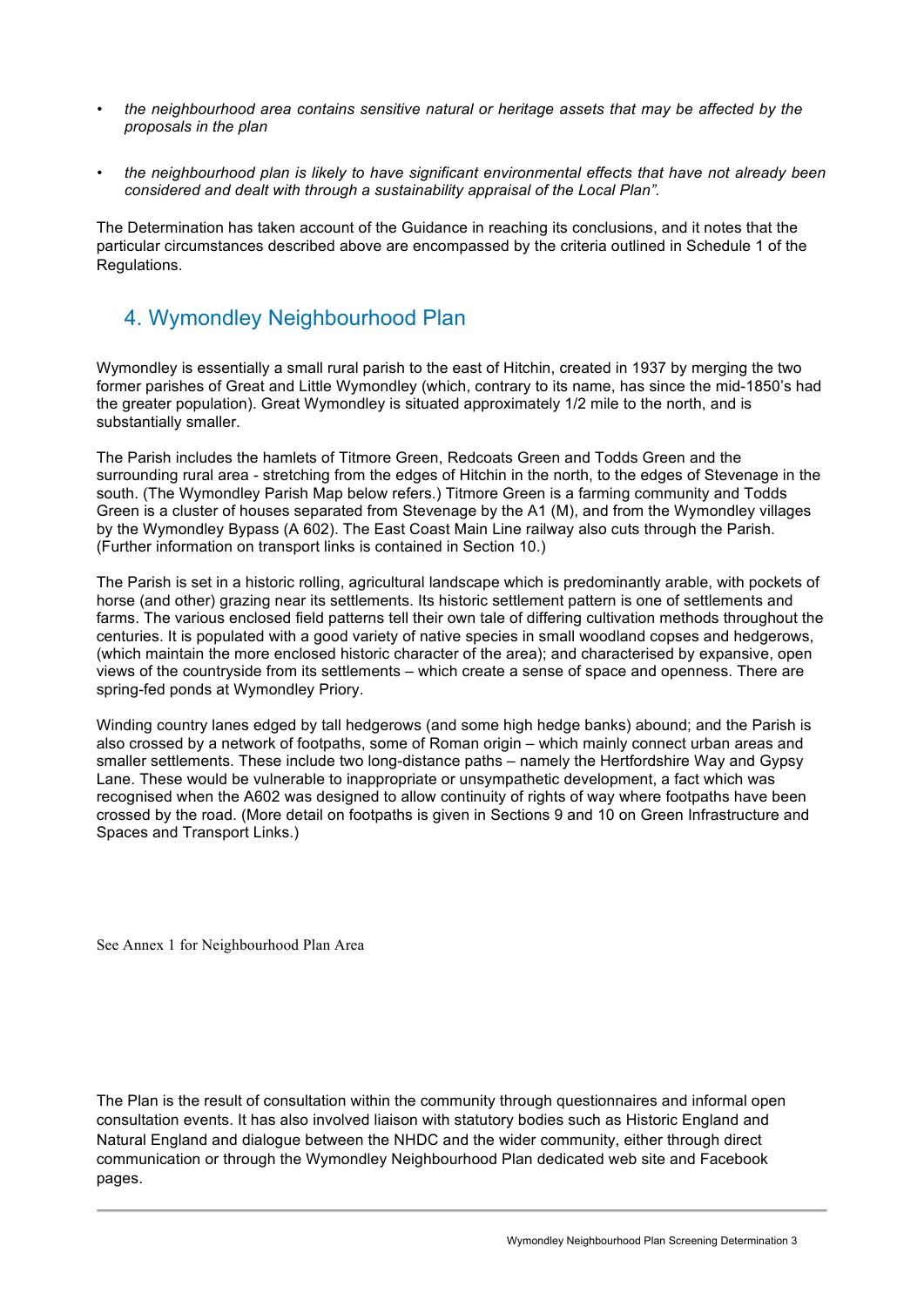The Plan does not include proposals for housing or other development. Its overall approach is to support appropriate development which protects the character of the village and the environment. The Plan objectives are shown in the box below.

Sensitive and intelligent development at an appropriate size scale and in accordance with the existing character of Wymondley Parish, including its greenery, wildlife habitats, its built and archaeological heritage and connectivity to the countryside. Any development would need to provide mixed housing growth that encompasses the needs of all ages and social strata with an emphasis on young families, elderly downsizers and affordable homes.

Wymondley Parish remains a safe place to live, including pedestrian and vehicle safety on our narrow roads.

Protection and enhancement of the local landscape and biodiversity of the Parish of Wymondley.

Protection and enhancement of the local landscape and biodiversity of the Parish of Wymondley.

Maintain, and where possible enhance the distinctive views on entering and leaving Wymondley Paris, adjoining villages and within the village itself.

Protect important green and open spaces within Wymondley Village and Wymondley Parish and establish new green and open spaces within new developments.

Support, maintain and develop community facilities for the benefit of all residents and the business community.

Support the rural economy and facilitate and increase the opportunity to work in Wymondley and for others to enjoy the opportunities for recreation and improving health and well-being

#### 5. Screening assessment

As noted above, the Regulations specify a set of criteria which must be used to assess whether any plan covered by the Regulation is likely to have a significant environmental effect and therefore require a SEA. The table below considers each of these criteria in turn.

#### Table 1: Assessment of likelihood of significant effects on the environment

| Criteria for determining the likely<br>significance of effects                                                                                                                                                       | Likely to<br>have<br>significant<br>effects? | Justification for assessment                                                                                                                                                                                                                                                                                                                                                                                                   |
|----------------------------------------------------------------------------------------------------------------------------------------------------------------------------------------------------------------------|----------------------------------------------|--------------------------------------------------------------------------------------------------------------------------------------------------------------------------------------------------------------------------------------------------------------------------------------------------------------------------------------------------------------------------------------------------------------------------------|
| 1 (a) the degree to which the plan or<br>programme sets a framework for projects and<br>other activities, either with regard to the<br>location, nature, size and operating conditions<br>or by allocating resources | No.                                          | The framework for development in<br>Wymondley Parish is currently set by<br>the saved policies of the existing<br>North Hertfordshire Local Plan and the<br>NPPF. A new Local Plan is currently<br>being developed, with adoption<br>timetabled for March 2018. The<br>Wymondley Neighbourhood Plan does<br>not include site allocations or<br>provide for any other projects which<br>are likely to have significant effects. |
| 1 (b) the degree to which the plan or<br>programme influences other plans or                                                                                                                                         | No.                                          | A Neighbourhood Plan is at the<br>bottom of the planning hierarchy and                                                                                                                                                                                                                                                                                                                                                         |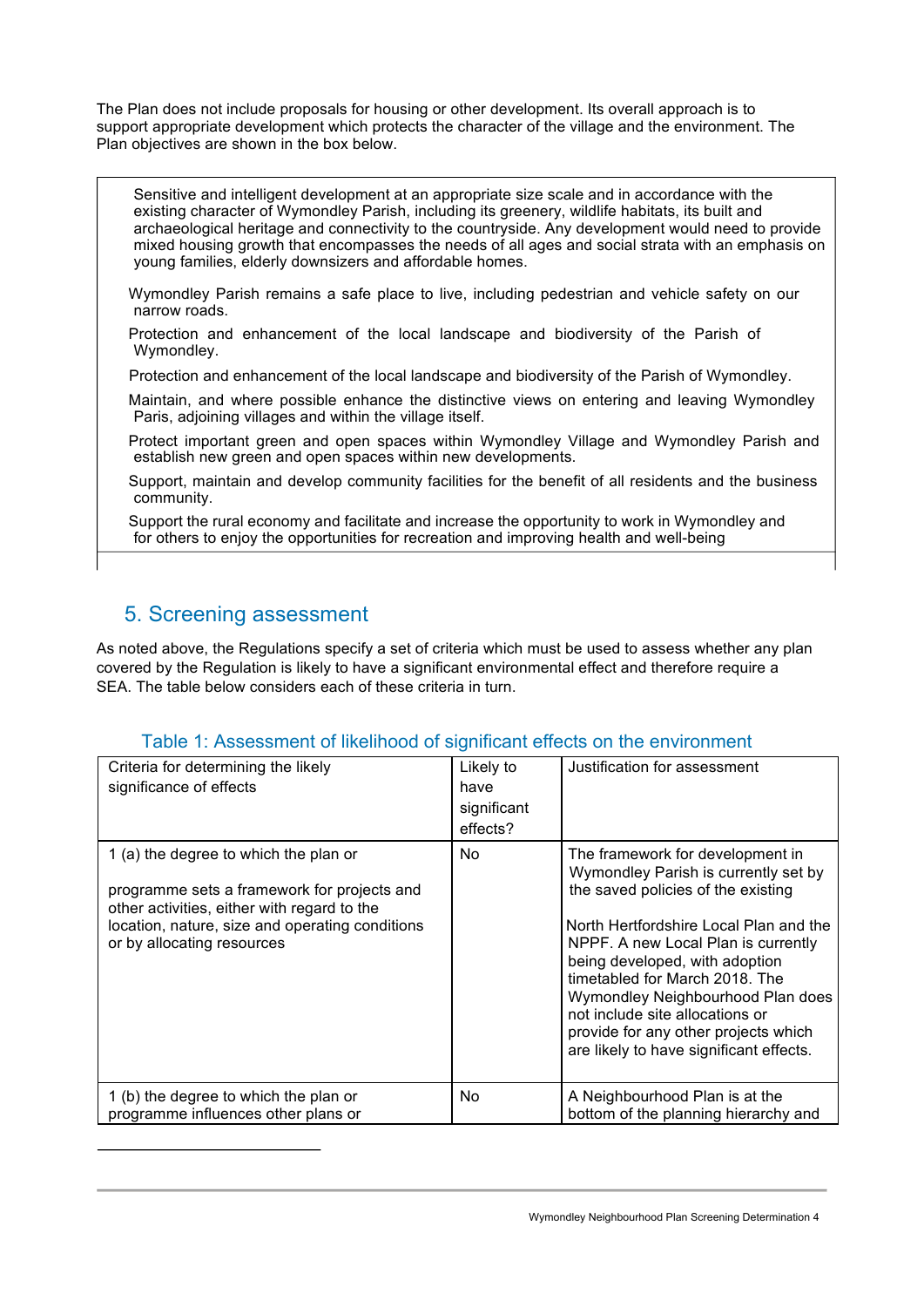| programmes including those in a hierarchy.                                                                                                                                                                                 |    | must be in conformity with the Local<br>Plan.                                                                                                                                                                                                                                                                                                                                                                                                                                                                                                                                                            |
|----------------------------------------------------------------------------------------------------------------------------------------------------------------------------------------------------------------------------|----|----------------------------------------------------------------------------------------------------------------------------------------------------------------------------------------------------------------------------------------------------------------------------------------------------------------------------------------------------------------------------------------------------------------------------------------------------------------------------------------------------------------------------------------------------------------------------------------------------------|
| 1 (c) the relevance of the plan or programme<br>for the integration of environmental<br>considerations in particular with a view to<br>promoting sustainable development                                                   | No | The Plan focuses on protecting the<br>quality of the Parish and its<br>environment, particularly in the case<br>of any development which arises out<br>of the existing District planning<br>framework<br>or the developing new Local Plan<br>(which has been subject to<br>sustainability appraisal at all stages).<br>It is considered that the<br>Neighbourhood Plan's likely impact<br>will be to have a positive effect on<br>the environment by providing an<br>additional layer of protection.                                                                                                     |
| 1(d) environmental problems relevant to the<br>plan                                                                                                                                                                        | No | None have been identified                                                                                                                                                                                                                                                                                                                                                                                                                                                                                                                                                                                |
| 1 (e) the relevance of the plan or programme<br>for the implementation of community legislation<br>on the environment (e.g. plans and<br>programmes linked to waste management or<br>water protection)                     | No | The Plan will be in conformity with<br>the saved Local Plan Polices, the<br>NPPF and the emerging Local Plan<br>which have taken account of existing<br>European and National legislation<br>for environmental protection. As<br>noted above it is likely to have a<br>positive effect by assisting with<br>improving environmental protection.                                                                                                                                                                                                                                                          |
| 2 (a) the probability, duration, frequency and<br>reversibility of the effects                                                                                                                                             | No | No significant effects have been<br>identified                                                                                                                                                                                                                                                                                                                                                                                                                                                                                                                                                           |
| 2 (b) the cumulative nature of the effects                                                                                                                                                                                 | No | No significant effects have been<br>identified                                                                                                                                                                                                                                                                                                                                                                                                                                                                                                                                                           |
| 2 (c) the trans-boundary nature of the effects                                                                                                                                                                             | No | No significant effects have been<br>identified                                                                                                                                                                                                                                                                                                                                                                                                                                                                                                                                                           |
| 2 (d) the risks to human health or the<br>environment (e.g. due to accidents)                                                                                                                                              | No | No significant effects have been<br>identified                                                                                                                                                                                                                                                                                                                                                                                                                                                                                                                                                           |
| 2 (e) the magnitude and spatial extent of the<br>effects (geographical area and size of the<br>population likely to be affected)                                                                                           | No | No significant effects have been<br>identified                                                                                                                                                                                                                                                                                                                                                                                                                                                                                                                                                           |
| 2 (f) the value and vulnerability of the area<br>likely to be affected due to:<br>(i) special natural characteristics or cultural<br>heritage<br>(ii) exceeded environmental quality standards<br>(iii) intensive land-use | No | The neighbourhood area does<br>contain sensitive features,<br>particularly heritage features as<br>noted above but there are no<br>proposals in the Plan which are<br>likely to have significant<br>environmental effects on these<br>features. In fact key Plan policies<br>are designed to protect these<br>features. A detailed and thorough<br>Character Assessment for the area<br>has been produced and published<br>alongside the Neighbourhood Plan.<br>The following specific policies<br>protect sensitive features:<br>NHE14 Hedgerows and Trees<br>NHE15 Local Green Spaces and<br>$\bullet$ |